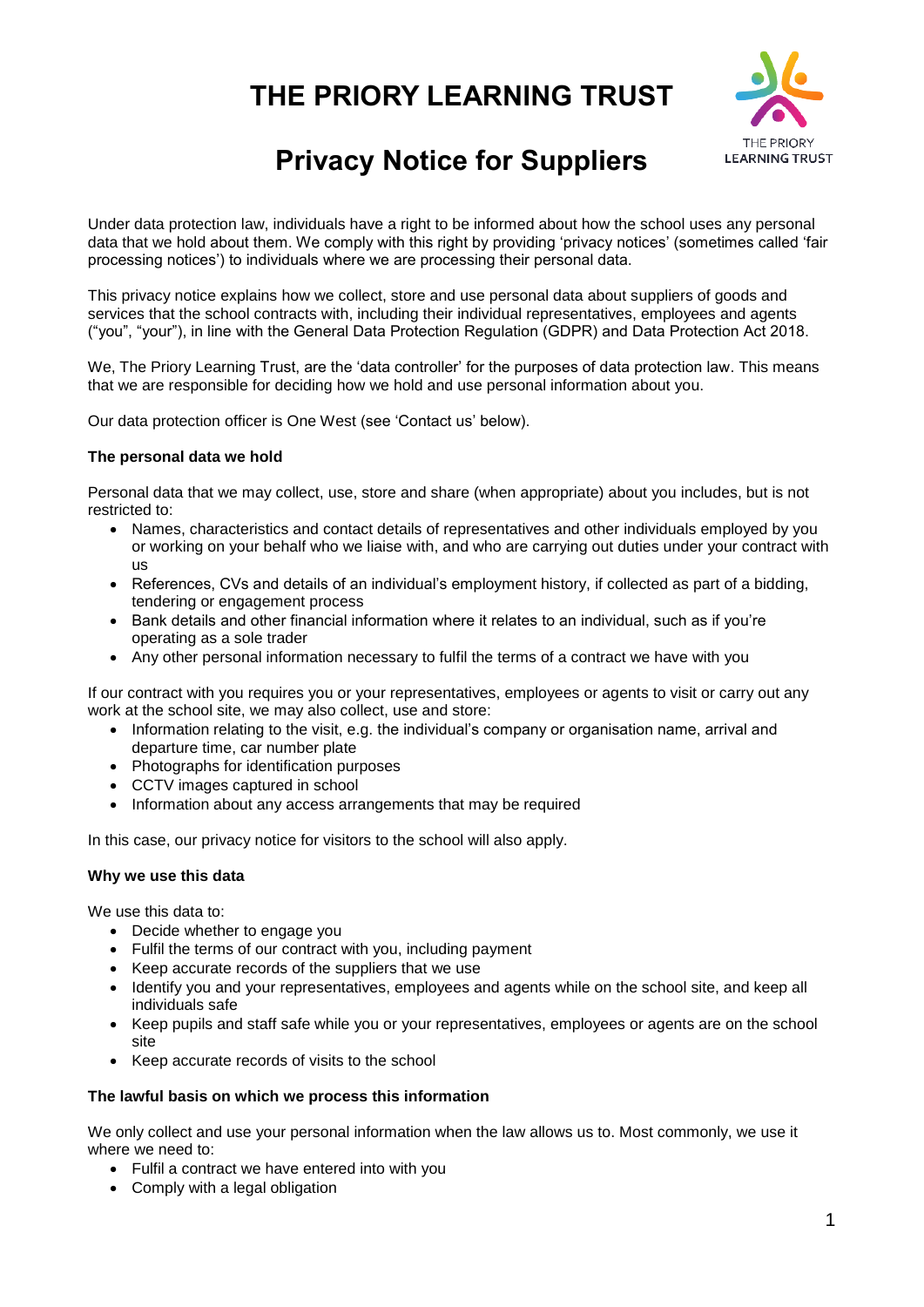Less commonly, we may also use this personal information where:

- We need it to perform an official task in the public interest
- We have obtained consent to use it in a certain way
- We need to protect an individual's vital interests (save someone's life)

Where we have obtained consent, this consent can be withdrawn at any time. We will make this clear when we ask for consent, and explain how to withdraw it.

Some of the reasons listed above for collecting and using your personal information overlap, and there may be several grounds which justify the school's use of this data.

## **Collecting this information**

Some of the information we collect from you is mandatory, and in some cases it is optional.

Whenever we seek to collect personal information from you, we make it clear whether providing it is mandatory or optional. If it is mandatory, we will explain the possible consequences of not complying.

We will only collect the data that we need in order to fulfil our purposes, which are set out above.

## **Storing this information**

Where personal information is relevant to our contract with you, we keep it according to our record retention schedule and our statutory obligations.

We also keep personal information about you, your representatives, employees and agents whenever you/they visit our school. We may keep it beyond the visit if this is necessary in order to comply with our legal obligations.

Our record retention schedule sets out how long we keep this information.

We have put in place appropriate security measures to prevent your personal information from being accidentally lost, used or accessed in an unauthorised way, altered or disclosed.

We will dispose of your personal data securely when we no longer need it.

## **Who we share this information with**

We do not share information about suppliers or their representatives, employees or agents without consent unless the law and our policies allow us to do so.

Where it is legally required, or necessary (and it complies with data protection law) we may share personal information about you with:

- our local authority
- the Department for Education (DfE)
- Education service providers to enable them to provide the service we have contracted them for (such as academic websites for study purposes. Full details contained within our Data Protection Policy)

## **Transferring data internationally**

Where we transfer personal data to a country or territory outside the United Kingdom, we will do so in accordance with data protection law.

# **Your rights**

#### **How to access personal information we hold about you**

Individuals have a right to make a **'subject access request'** to gain access to personal information that the school holds about them.

If you make a subject access request, and if we do hold information about you, we will:

• Give you a description of it